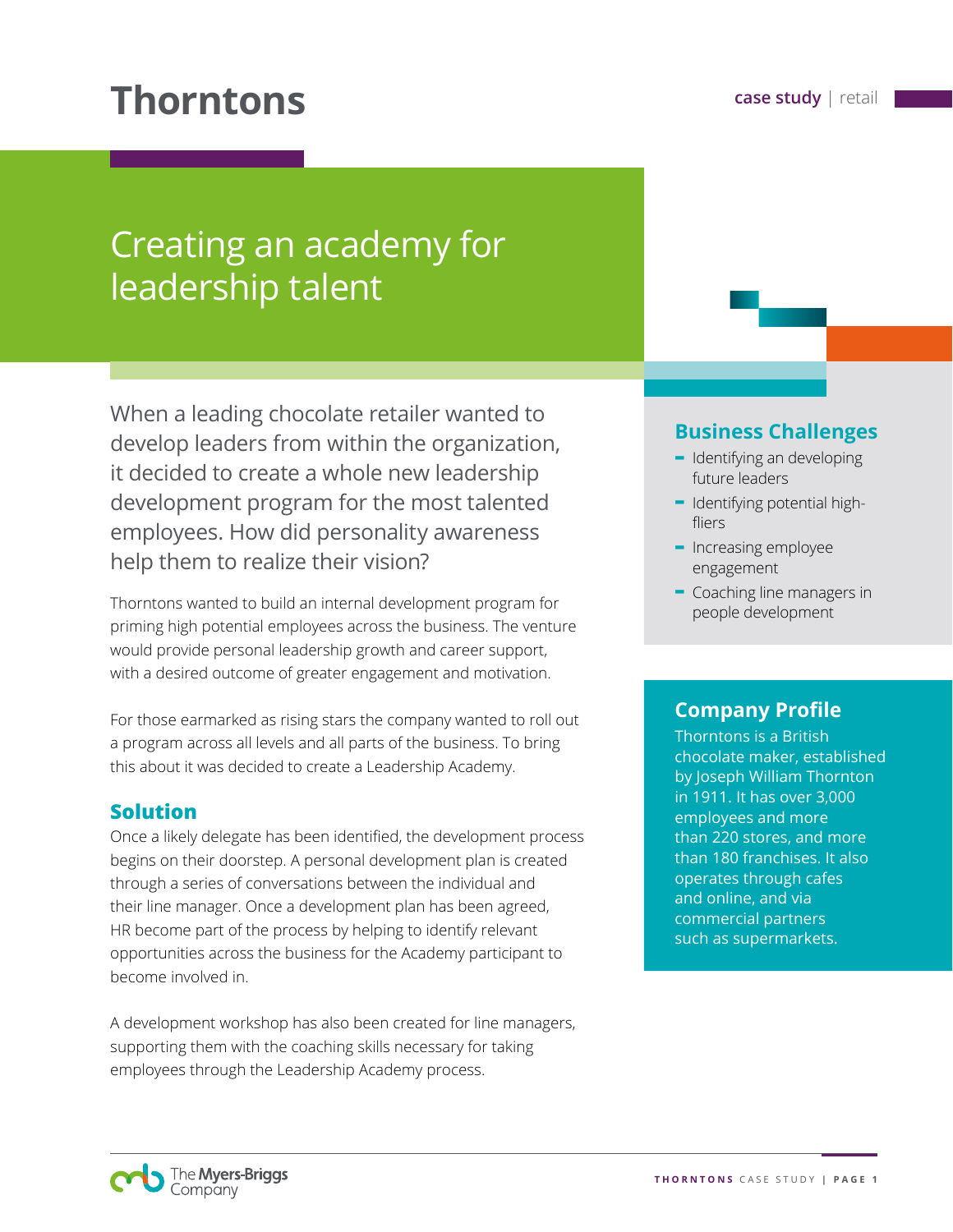# **Thorntons**

Thorntons chose the MBTI® Personal Impact Report (PIR) for the development work. The reports are sent to line managers at the beginning of the process. It is all about raising self awareness – "How you become more skilfully you" is the strapline adopted for the program. The MBTI instrument is also being used across the entire organization.

In addition to their one-to-one work with line managers, delegates attend three two-day off-site events over a 12 month period, delivered by the Thorntons Talent team. These run throughout the year, and the modules can be taken in any order, to prevent any delay in an employee's development.

The three sessions are Essential Ingredients, looking at what leadership at Thorntons is all about; Raising Awareness, reflecting on self-belief and applying the insights of the PIR; and Proofs in the Pudding, a chance to 'have a go' and receive feedback on leadership style.

"The Personal Impact Report is such a rich resource," says James Clayton, Head of Talent, Thorntons. "There's a specialness to it, a wealth of valuable information to raise self-awareness and help people examine how they operate."

#### **Results**

The Leadership Academy has been well received, and line managers in general have been very impressed by the wide range and relevance of the Personal Impact Report.

Amongst the people who have been through the development process there has been observable change.

"There has been a seismic shift in thinking on matters of leadership, and the impact of leadership," says Clayton. "People are now far clearer on their vision of what good leadership should be for them. They are able to adopt a personal leadership style, with integrity and maximum impact."

# **Solution**

- **-** Create a Leadership Academy based on the MBTI tool
- **-** Integrate HR into the development program

People are now far clearer on their vision of what good leadership should be for them. They are able to adopt a personal leadership style, with integrity and maximum impact.

**James Clayton,** Head of Talent, Thorntons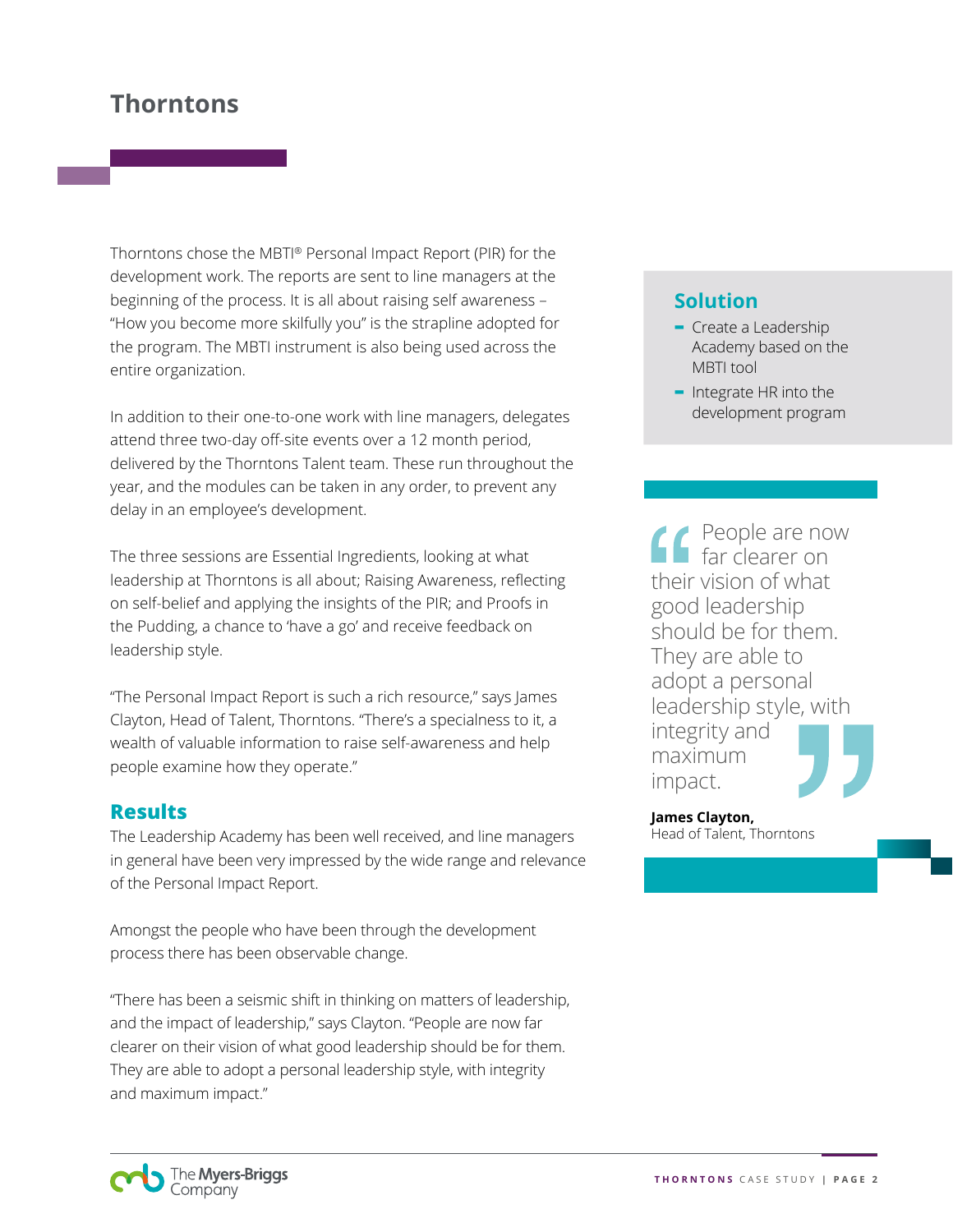# **Thorntons**

Individual high-fliers enrol on the Leadership Academy for twelve months. The program is ongoing, with the three set-piece workshops running every year. As new people are identified they will be introduced to the process via their line managers.

"Through enhancing participants' leadership capability we increase the level of their contribution, both in their role and across the business," says Clayton. "This adds value to both the individuals' career journeys and also to the business."

## **Results**

- **-** Potential leaders' development is fast-tracked
- **-** Increased self-awareness, motivation and drive for people selected for the program
- **-** Heightened awareness of talent throughout organization